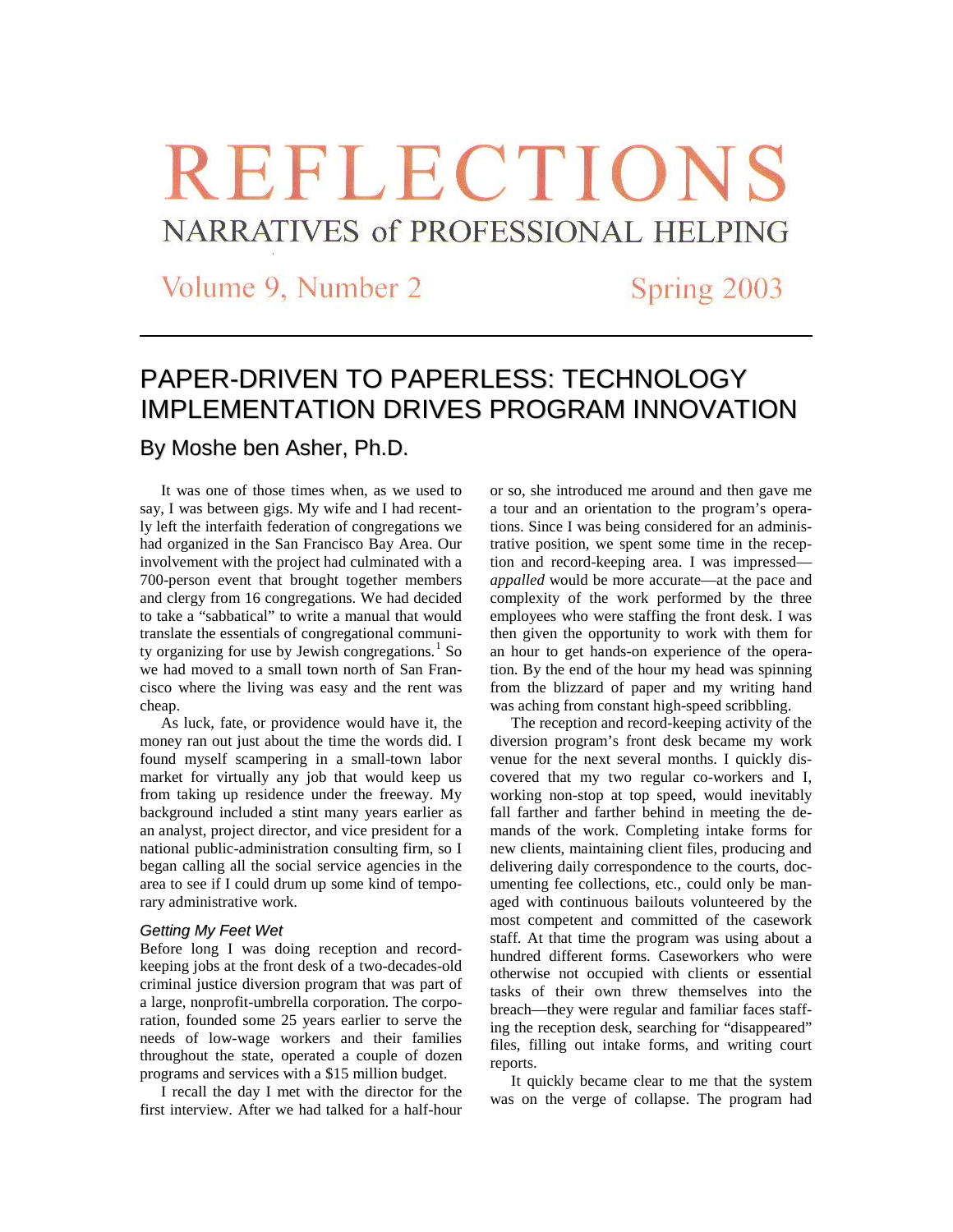grown from an average of 30 to 300 intakes a month in the previous six months, with an administrative system that was entirely paper-driven. The intake process alone required manually filling out more than a half-dozen different forms, with more than a dozen overlapping data fields<sup>[2](#page-6-1)</sup>—so that the reception and record-keeping staff spent inordinate amounts of time redundantly writing the same information (name, address, date of birth, criminal charges, etc.) about every client who entered the program.

Needless to say, the three of us were exhausted and demoralized much of the time. On a daily basis numerous files were "lost" and, to answer questions from caseworkers, court officers, referring agencies, and the like, virtually all of the program's staff were engaged at one time or another in "panic pursuits" to locate the missing files. Records of staff performance, client progress, and financial payments were handled through three entirely separate hardcopy systems, so the program director was without easily cross-tabulated<sup>[3](#page-6-2)</sup> management information to make personnel and other managerial decisions. When such information was absolutely necessary, its collection and interpretation typically required assigning the assistant director, counseling supervisor, or one of the casework staff to invest long hours generating the needed reports.

Student interns regularly complained that they couldn't find files for cases that were passed on to them—casework notes, records of fees paid, drug tests taken, etc., evaporated into the mists of myriad four-drawer filing cabinets. Clients occasionally rebuked us with tales of court appearances in which, although having completed their diversion program obligations, they were taken into custody because the program's notice of their successful completion never reached the court. The assistant director, a competent and committed manager, talked often about the frustration of trying to control her eating habits and weight while working under the endless pressure of producing personnel productivity reports for which data were nearly impossible to collect and analyze.

My own nightmare occurred one day during our lunch hour when the program was closed and the double glass front doors locked. A client arrived a few minutes after noon. She knocked on the door and, after I pointed to the sign that said we were closed during the noon hour, she continued to knock insistently. Desperately needing the lunch break to recover my energy and spirit, plus resentful for the interruption, I opened the door and rudely informed her that we were closed. When she showed me the court referral slip that indicated our hours were "8 to 5," additionally making the point that she only had time to come on her lunch hour, I told her sarcastically that she should settle that with the court clerk who designed the referral slip. That

night as I related the story to my wife, ashamed and embarrassed by my unkind and thoughtless behavior, I was struck by how the pressures of the job had such a potent effect on my attitude and actions. (Calm and contrite the next day, I wrote a letter of apology to the woman. Some time later I was relieved when, coming for her appointment with a caseworker, she approached me and said she was pleasantly surprised by my letter of apology and forgave my inexcusable behavior.)

The circumstances of the job had immediate and pernicious effects on my personal life. I arrived home from work every afternoon at 5:30 invariably exhausted, drained to the point of wanting nothing but TV's narcotizing effects. In a dramatic change in my lifelong adult sleeping habits, I found myself climbing into bed *before eight o'clock every night*, sometimes as early as  $6:30$  or  $7:00<sup>4</sup>$  $7:00<sup>4</sup>$  $7:00<sup>4</sup>$  Needless to say, in a wink my physical and emotional state became a source of domestic tension, for which no remedy or resolution appeared in sight.

My co-workers, two young Latina single parents, both of whom were from low-income backgrounds, were living at home with their parents and siblings. They often talked about their own family tensions and problems, which they associated with the pressures of the job.

#### *Values and Principles*

Thankfully, the diversion program director was acutely aware of the crisis and ready to take whatever steps would be necessary to resolve it. As I got to know all of the staff—managerial, casework, and administrative support people—we talked oneto-one about their hopes and frustrations, the goals they had to help the program's clients turn their lives around, and the pressures and obstacles that were frustrating them.

The piles of paper were not only producing a series of administrative catastrophes, they were undermining the capacity of the dedicated casework staff to realize in practice the values for which they were investing their time, energy, and spirit. The overall effect was demoralization despite managers who were otherwise not only efficient but kind and helpful too. The values of helping to uplift the lives of individual clients, protecting the public from further criminal acts, and training future social service caseworkers were all jeopardized and occasionally poisoned entirely by what could most charitably be called administrative malfeasance.

We began to formulate some of the principles that would necessarily govern the development of a new system if it were to serve those values.

• We would have to create a consensus and a constituency within the program for administrative modernization through computerization.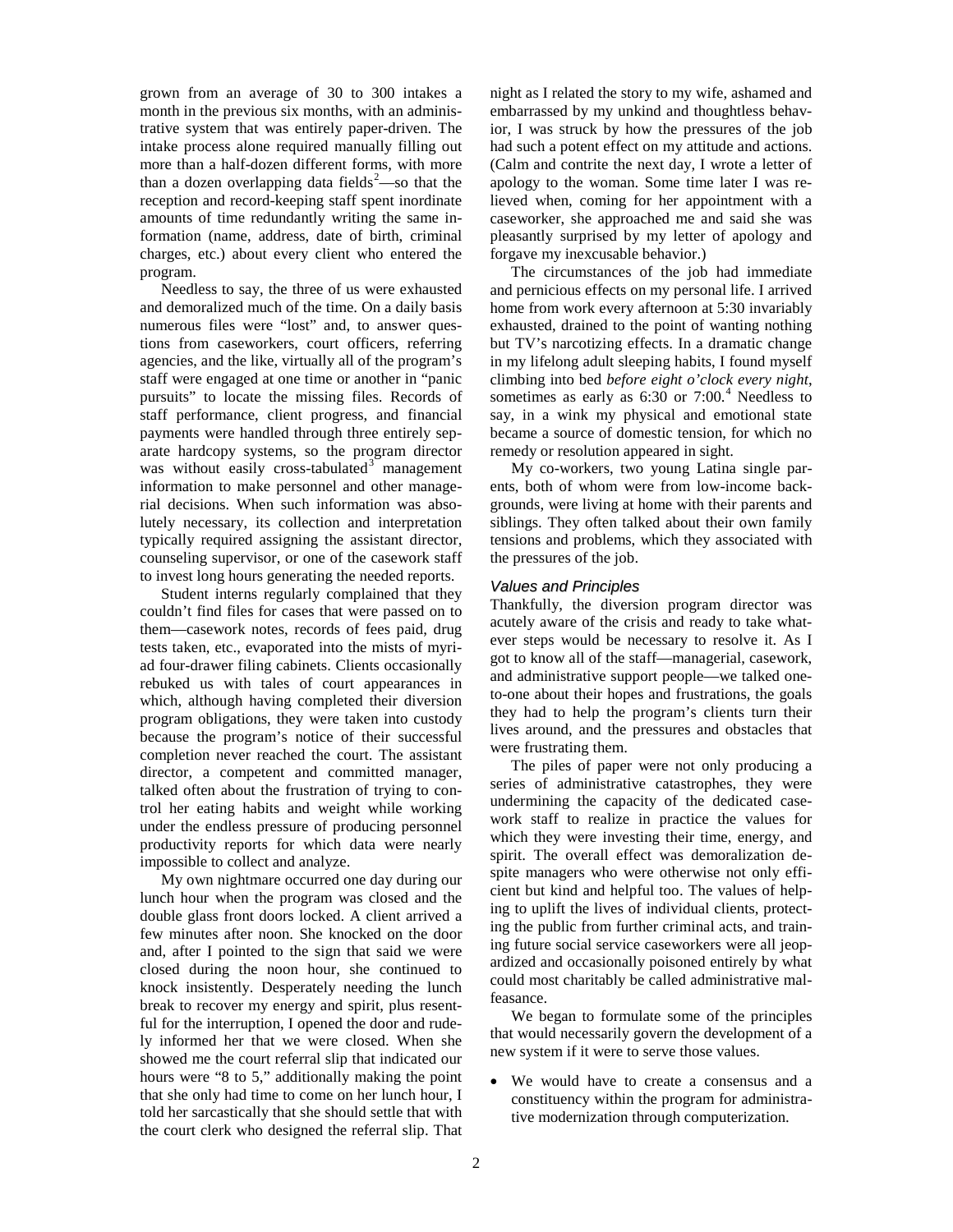- We would have to create a management infor-mation system of relational databases<sup>[5](#page-6-4)</sup> that would ensure clients' interests were administratively supported in all respects.
- We would have to design and develop a system that would balance the casework needs of the clients with the task needs of the staff and managerial needs of the corporation.
- We would have to actively engage program staff to share in system design and development responsibilities and to upgrade their own com-puter knowledge and skill.<sup>[6](#page-6-5)</sup>
- We would have to be non-defensive in analyzing and acknowledging our mistakes in the course of designing and developing the system, and openly communicate them to the program's staff to solicit their corrective feedback.
- We would have to be proactive in reaching out to referral agencies with which we had active relationships, engaging them in the design and development process wherever it might have implications for our working together.
- We would have to guide design and development of the system in a way that would increase and strengthen program and staff capacity, without additional personnel resources (although hardware and software costs could be amortized).

#### *System Design Criteria*

Once we had clarified the values and principles that would guide the design and development of the system, we formulated the design criteria:

- The system would have to incorporate existing flat-file<sup> $\prime$ </sup> or spreadsheet databases.<sup>[8](#page-6-7)</sup>
- The system would have to allow the program to tailor its own records, forms, and reports to accommodate its unique requirements.
- The system would have to be easy to modify by the program's technical staff, so that forms, reports, and databases could be modified or added as needed.
- The system would have to be easy to learn by program staff, both end-user line staff and the program's supporting technical staff that would have programming, maintenance, and backup responsibilities.
- The system would have to enable the program to freely aggregate its own data to produce needed reports and forms, both for day-to-day operations and reporting to corporate manage-ment, funding organizations, and regulators.<sup>[9](#page-6-8)</sup>
- The system would have to enable the program to generate payment and billing data that could be readily summarized and that, in the future, could be reported to the corporate level as indi-vidual transactions.<sup>[10](#page-6-9)</sup>

The system would have to allow the program to aggregate its data beyond its own boundaries (say, for corporate purposes) without compromising client confidentiality.

#### *Baby Steps & Bigger Visions*

Once the decision was made by the program and corporate managers to computerize the program, the outlines of the decision were communicated to the full staff. Overwhelmed as they were by the massive inefficiency of the existing system, the initial reaction was one of euphoria. A kind of miraculous intervention was about to change the oppressive conditions of their day-to-day work.

Some of their enthusiasm was justified. But it was essential that we signpost the coming trials and tribulations they would face, especially during the transition period while the old paper-driven system was being phased out. We suggested to them that they would be challenged by several unavoidable circumstances:

- Although they had already mastered a complex paper-driven system, they would have to learn a new and complex computerized system (notwithstanding that it would be much more efficient once learned).
- For some period of time they would have to use *both* systems, at least until all the clients admitted under the old system had finished or been terminated from the program.
- The new system would inevitably have bugs and not work properly for some time, which would decrease their efficiency.
- As the principal users, they would be expected to identify and document the bugs in the new system, and then help to work them out.

Once I had begun to know the individual members of the staff and their hopes and pressures, my task was to master the entire administrative system, that is, to understand its functions, and how the paper was both produced and used by the staff. Within a few weeks I was able to make a number of proposed "mechanical" changes to improve efficiency.

In several instances it was obvious that by reallocating tasks, simply parceling out the work so that particular individuals became "specialists" of a sort, efficiency was markedly improved. In some cases, modifying workflow by moving workstations made a job more bearable. Relocating and rearranging equipment—for example, moving a printer or scanner from one location to another sometimes brought about meaningful changes in usability and thus lessened frustration.

The initial reaction to these changes by the support staff might fairly be characterized as "radical amazement." The day after all but one of these changes had been made, the spirit at the front desk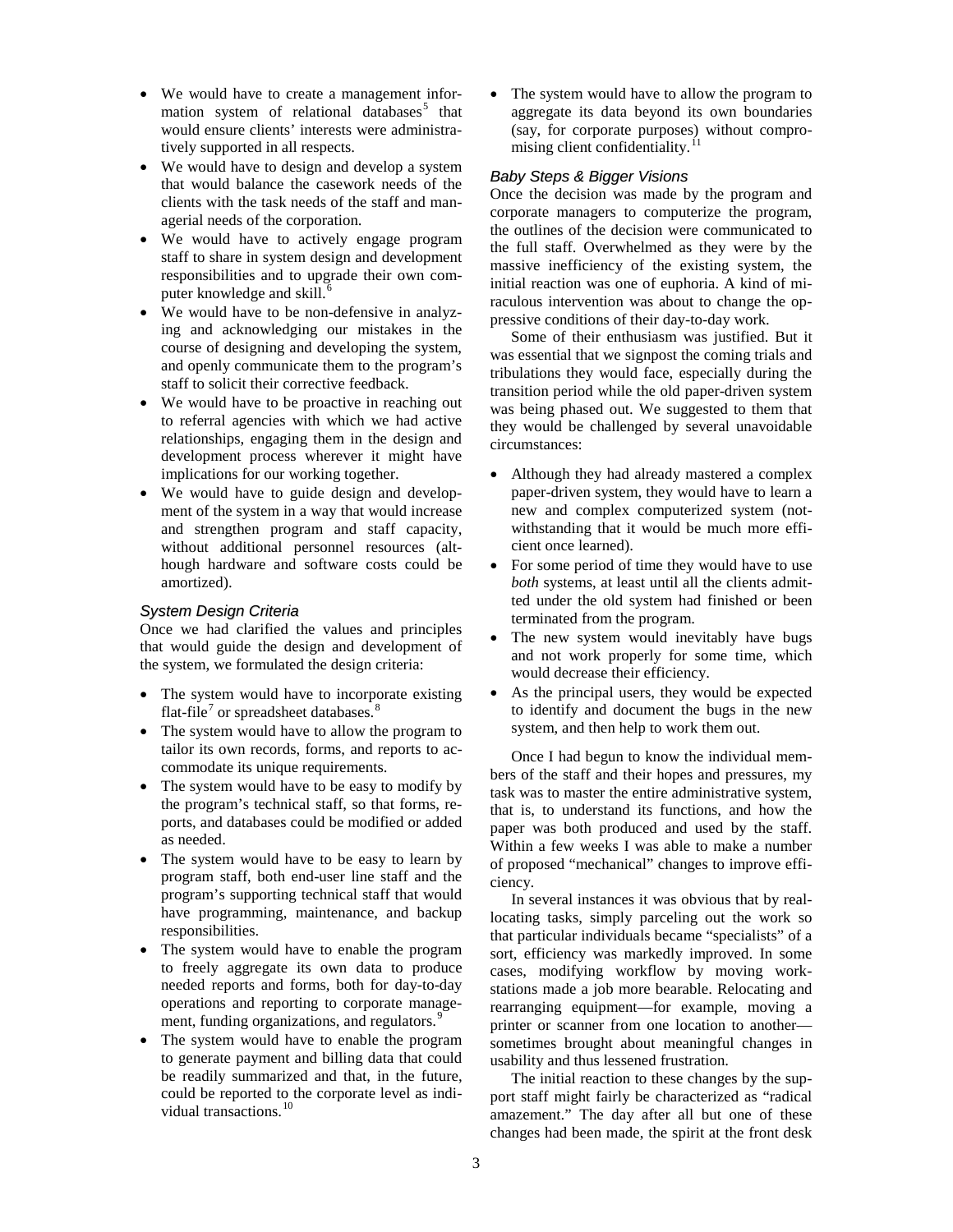was reminiscent of the first day of summer vacation from grammar school. My two Latina coworkers must have congratulated themselves and me scores of times in the course of the day. They were shocked and pleased with how much less work they had to do for so little effort on my part.

The change that seemed to be the most mindboggling and unanticipated by the whole staff was the relocation of the large, horseshoe-shaped public reception counter. Moving the counter made it possible to create an inviting public waiting room at the front entrance of the building, which was much more comfortable for clients when they had to wait for a caseworker. The new location also served, however, to eliminate excess space that had previously existed behind the counter, which had become a gathering place for otherwise unoccupied caseworkers to visit and occasionally engage in inappropriate conversation about their clients. This was the first instance in which a mechanical or technical change had the effect of driving a programmatic change. Many more were yet to come.

Withal, these changes produced noticeable improvements in efficiency and raised morale, particularly among the administrative support staff. But realistically, as we all knew, we had barely made a dent in the problem, and the crisis still loomed.

By this time the management staff and I had agreed that, if possible, we wanted to automate the system; the vision we had for the end result was one in which the program would be virtually "paperless." Moreover, we knew that once all the administrative processes were understood functionally, such as making pre-sentencing recommendations to the court, the numbers and types of forms would probably change, as would the methods of their delivery. For instance, we anticipated that no longer would court reports be hand-carried every afternoon to the administrator's office; we could foresee that intranet<sup>[12](#page-6-11)</sup> e-mail would be more efficient, less costly, and less vulnerable to the vagaries of employee sick days, rush hour traffic, and inclement weather. This awareness prompted us to begin making plans to establish liaison with the court administrator's office and other organizations and agencies with which we had referral relationships.

In our meetings with the court administrator and her staff, as we did with other referral organizations and agencies, we informed them that we were computerizing our administrative operations. We invited them to participate actively in the process to ensure that the results would meet their needs as well as ours, and throughout the development of the system we talked regularly with them and asked for their feedback and suggestions on proposed changes that might affect their operations. Not surprisingly, they were not only charmed by the idea that we would include them, but they

were very helpful in working out a couple of sticky problems that required the involvement of the County's data processing department.

#### *Software Adoption & System Introduction*

The DBMS (database management system) that we had begun to develop was based on the use of an off-the-shelf relational<sup>[13](#page-6-12)</sup> database application.<sup>[14](#page-6-13)</sup> We chose Lotus Approach (instead of the more popular Microsoft Access) for a number of reasons. While both of these relational database applications offer a panoply of powerful features, Approach had what we regarded as the decisive advantage: Virtually every reviewer gave it top marks for userfriendliness. Our thinking was that we wanted to build a system for which we could train one or two of the regular administrative support staff to handle day-to-day maintenance, upgrading, and backup tasks.

My own experience with database applications had been limited to using flat-file software, which allowed the creation of simple files comprised of a number of data records. Imagine a recipe box with file cards and you've got the idea. In contrast, the relational database packages allowed for the creation and *linking* of multiple databases, which afforded the opportunity to develop more sophisticated paperless administrative systems. And so, as I began to document the details of the existing administrative system—all the forms, reports, and letters—I could visualize how it would all come together as a total system. At the same time, I began designing and developing the individual databases that would be required.

In the beginning, not to exaggerate, it was somewhat terrifying. I was regularly overwhelmed, both intellectually and emotionally, by the complexities of relational database design and development. Every few days I would get stuck for hours, occasionally for a day or more, trying to figure out how one database should be related to another or trying to develop a formula for a calcu-lated field.<sup>[15](#page-6-14)</sup> I would come home wired from eight or nine hours of intense concentration, craving relaxation, only to find myself sleeping fitfully, waking up repeatedly with a kind of droning anxiety, thinking that I had bitten off more than I could chew. I was way over my head! Yet after several weeks of this enervating fear I began to see that I didn't have to work out all the answers on my own. I discovered online resources, where one could post a problem and in hours have one or more expert solutions offered. Then I found fax-back technical support by which one called a toll-free number, selected the relevant problem from an extensive menu, and within minutes received a faxed technical document with the needed answers. Finally, best of all, when the going really got tough, the Lotus technical support staff could always point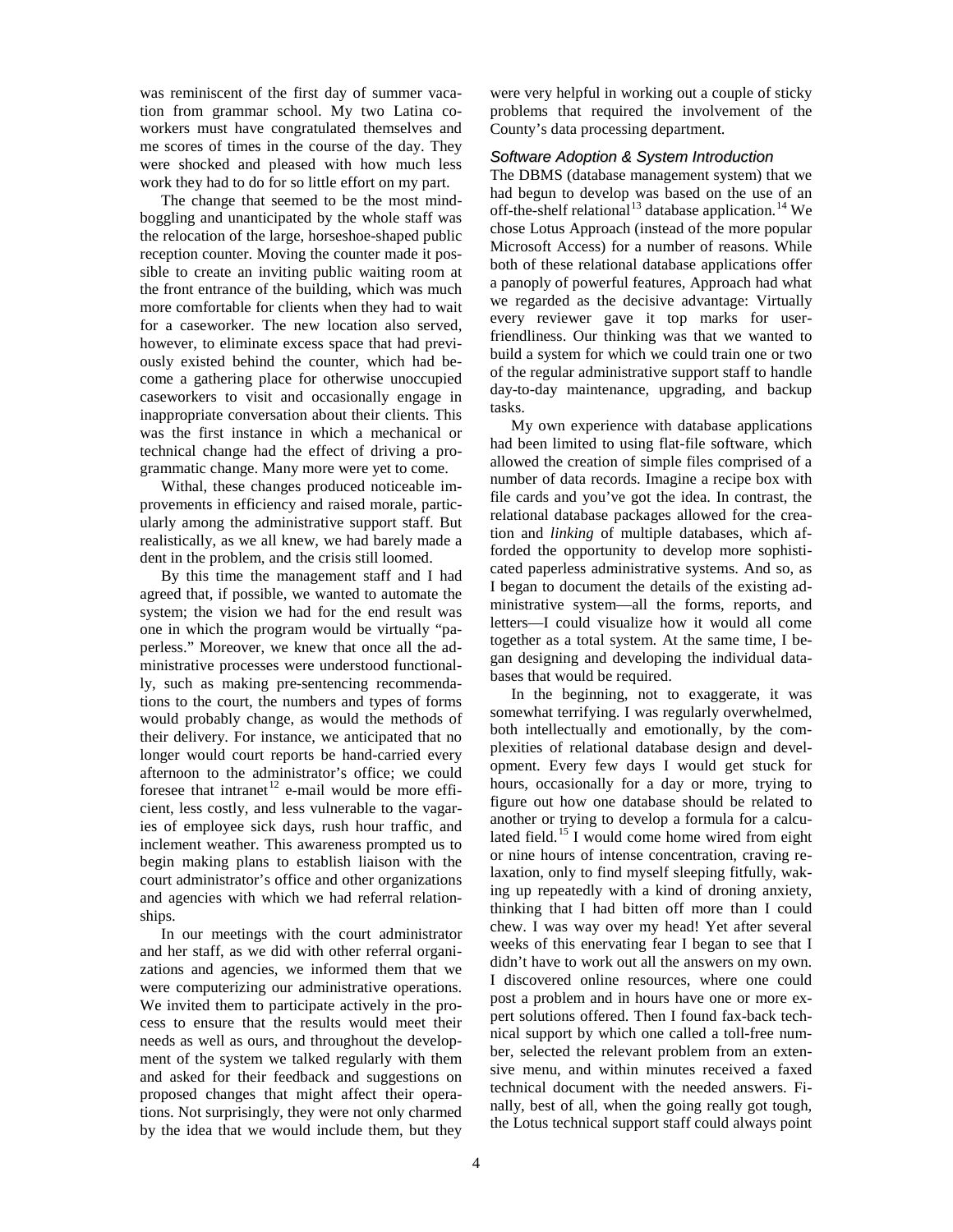to the solution to any problem. Withal, as the weeks turned into months, my confidence and competence as a relational database designer and developer grew reciprocally with the system we were creating.

Much of my work at this time involved informally talking with staff as they did their regular work—asking questions about what they were doing, how they were doing it, what was working and not working, how they would improve the particular process in question, and so on. Invariably at the outset they would be somewhat chagrinned to be asked for their opinions—seemingly it was entirely unexpected and outside of their experience. So they were somewhat self-conscious initially. I recall one intern, who later went on to get his MBA at an eastern university, repeatedly asking me, "You want *me* to help you design the system?"

Their experiences and ideas were invaluable in my design and development work. As my efforts began to result in preliminary designs, I invited members of the staff to informally sit with me and "try out" the data-entry sequence or the reportgenerating mechanism or whatever. Without fail their reactions and suggestions were helpful and significantly improved the system.

Increasingly their ideas took the form of rethinking some stage of the process, whether screening, intake, assessment, contracting, etc. No longer would casework staff have to collect fees or write referral letters. Reception staff could now more easily collect the fees and a simple keyboard command produced the required referral letter. Caseworkers would be increasingly freed from the drudgery of paperwork to concentrate on their casework.

As this seemingly casual design and development progressed, we were consciously introducing the staff to the database software—piece-by-piece and step-by-step—so when the final system was fully developed, their introduction to it would be much less overwhelming.<sup>[16](#page-6-15)</sup>

By the time the system was ready to go online, the majority of staff members were familiar with it. Because of the regular turnover of student interns, however, a much smaller percentage of the staff members were not familiar with it. So while overall there was a great deal of ownership of the system at the outset, with many eager to begin using it, a small number of interns had to be pulled into it. We had to work closely with those who were resistant to making the change—encouraging, challenging, and supporting them.

The interns who needed more support to navigate the transition went through several stages: first there was excitement and anticipation; that was followed by fear of learning the new system; the fear gave way to frustration in dealing with the practical challenges of learning the system while

simultaneously delivering services; and finally, virtually everyone achieved a comfort level and satisfaction with the computerized efficiency. It was interesting to see, however, that once the new system was in place, all new interns and caseworkers, given three hours of training, adapted to it with alacrity.

#### *Up & Running*

Within 30 days of getting the new system up and running, it was virtually free of bugs and fully used by all of the staff. Although one or two pieces of paper were still being produced in cases where a client's signature was necessary, every other aspect of the administrative operations had been computerized—from intake and screening through recording case notes to termination interviews and court communications. The consensus was that the new system dramatically improved efficiency, effectiveness, and economy, usually with an elegance of input, use, and output.

There was yet another improvement, one which I failed entirely to anticipate. As pressure was lessened on the whole staff, opportunities and energy for deepening relationships began to expand. I began to get *personally* acquainted with several of the caseworkers and one of my Latina co-workers. I remember the first time the impact of this change dawned on me. I was talking casually with one of the caseworkers and somewhat surprised to find that she was telling me details about her recent vacation—where she and her boyfriend had gone in Mexico, a wild bar they had frequented, and even some of the public sexual exhibitionism going on there, which was mildly shocking to me. But I was very much aware that this was the first time I was hearing the details of a co-worker's personal life.

A more important instance of getting personally acquainted had to do with one of my Latina coworkers. I was on the hook to identify someone on the staff who could be trained to handle the day-today database maintenance, modification, and backup chores. It was a job that would take a fair amount of programmatic and technical savvy. I hadn't even remotely considered this particular young woman as qualified, but as we got much better acquainted, I realized that in many ways she was the ideal candidate. As she shared more of herself—initially she had come into the corporation as a client but she had hopes and dreams of getting ahead in the world—she made it clear that she not only had the intellectual qualifications for the job but also the motivation and perseverance that would ensure her success. My confidence in her was well placed as it turned out. More than a year after I had left the program, I had a phone conversation with the director in which she described the outstanding "technical support" they were receiving from this young woman. I thought, what a dif-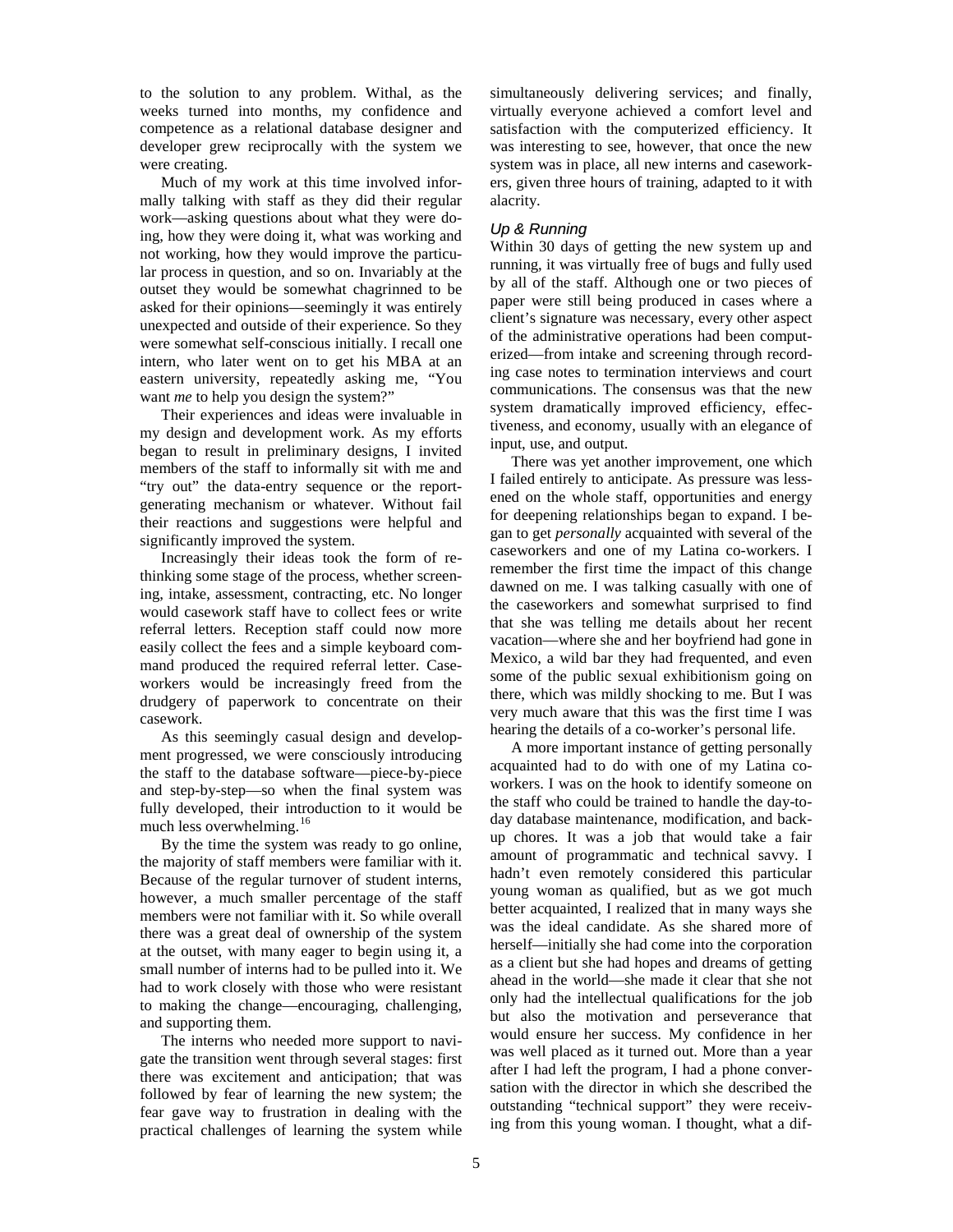ference a relationship makes! It was a blessing that we had the time to get acquainted, making it possible for her to show her stuff and move a step closer to fulfilling her dreams.

Notwithstanding the initial and short-lived resistance or reluctance of some staff members to use the system, within weeks all of them had taken to it like ducks to water, which was not surprising since most of them had a hand in creating, testing, and debugging it. The staff training—beginning with an overview of the system, moving on to hands-on learning about all of the relational databases, and concluding with a mock screening interview—paid handsome dividends.

The management reporting capabilities built into the system included caseload analysis by demographic and economic factors, client participation assessments, and a number of staff accountability measures. This was another area in which introduction and application of the technology had the effect of driving innovations in the program. Easily generated accountability reports brought about significant changes in the frequency and substance of staff evaluations conducted by the program's managers.

The program director's appraisal of the changes brought about by computerization sums up the impact of the changes for her:

We are no longer spending hours of staff time every day chasing files. We have eliminated numerous forms, some made superfluous because of the computerization, some combined with other computerized forms. Many time-consuming tasks have simply been phased out of our operations.

We are getting much more consistent and reliable input of data into the system because our staff members are learning the principle of GIGO (garbage in, garbage out); they are learning that our relational databases and the records and forms built into them only work when the necessary data are entered completely and accurately. Our communications to the courts are much more timely and accurate than they have ever been in the past.

My tools as a manager have been substantially upgraded, and our ability to implement policies of staff accountability has gone from near the bottom of the scale to somewhere near the top.

The bottom line is that we are much better able to serve our clients than we have ever been, and we are now ready for the challenge of the caseload and staff growth that we anticipate in the near future.

#### *Blue Skies Brainstorming*

The success of the initiative to computerize the administrative operations of this diversion program was a huge boost to morale and a shot in the arm for a tightly budgeted nonprofit corporation that stretched every dollar as far as possible to serve the needs of low-wage workers and their families.

The question on everyone's mind at the corporate level was, what next? And the answer was, let's computerize another of the corporation's programs, but one that directly serves the low-wage workers.

We had seen the extent to which the implementation of technology could drive program innovation. So instead of trying to retrofit a relational database system to an existing paper-driven system, the approach would be to engage the program's staff in a *program design process* that, in turn, would serve as the foundation for the computerization strategy.

The workshops that followed focused on the functional tasks the staff needed to accomplish to serve the program's clients. The agenda in the first in that series of workshops was as follows:

#### WORKSHOP AGENDA

I. What's the plan for this session?

- II. What are our purposes and priorities in doing assessments?
- III. How can we improve the assessment process?
- IV. How can we improve the assessment form?
- V. What kinds of follow-up do we need to do after this session?

The upshot of these blue skies brain-storming workshops was an unusual clarity of purpose and priority for casework services offered by the program. But they went further to define the ideal settings for assessments, their timing, and follow-up tasks. For every aspect of assessment, weighted measures were devised to facilitate communication between professional staff and for reporting purposes.

For example, assessment weightings in the area of children's education were: (5) excels in school, no behavioral problems, and English proficiency; (4) English proficiency and attends school regularly; (3) attends continuation school and bilingual classes; (2) drop-out risk, attendance irregular, may be frequently truant, possibly gang-involved, and lacks English proficiency; and (1) dropped out and gang member.

Assessment weightings were developed for income, health and safety, nutrition, community participation, employment, shelter, and adult education. Once developed, they served as the blueprint for the design and development of the DBMS. And this was only the first step; several workshops were yet to follow that would examine other facets of the casework process.

But these outcomes don't really begin to describe the experience of the staff in the workshops. It was a strange combination of their elation from the awareness that they were doing something eve